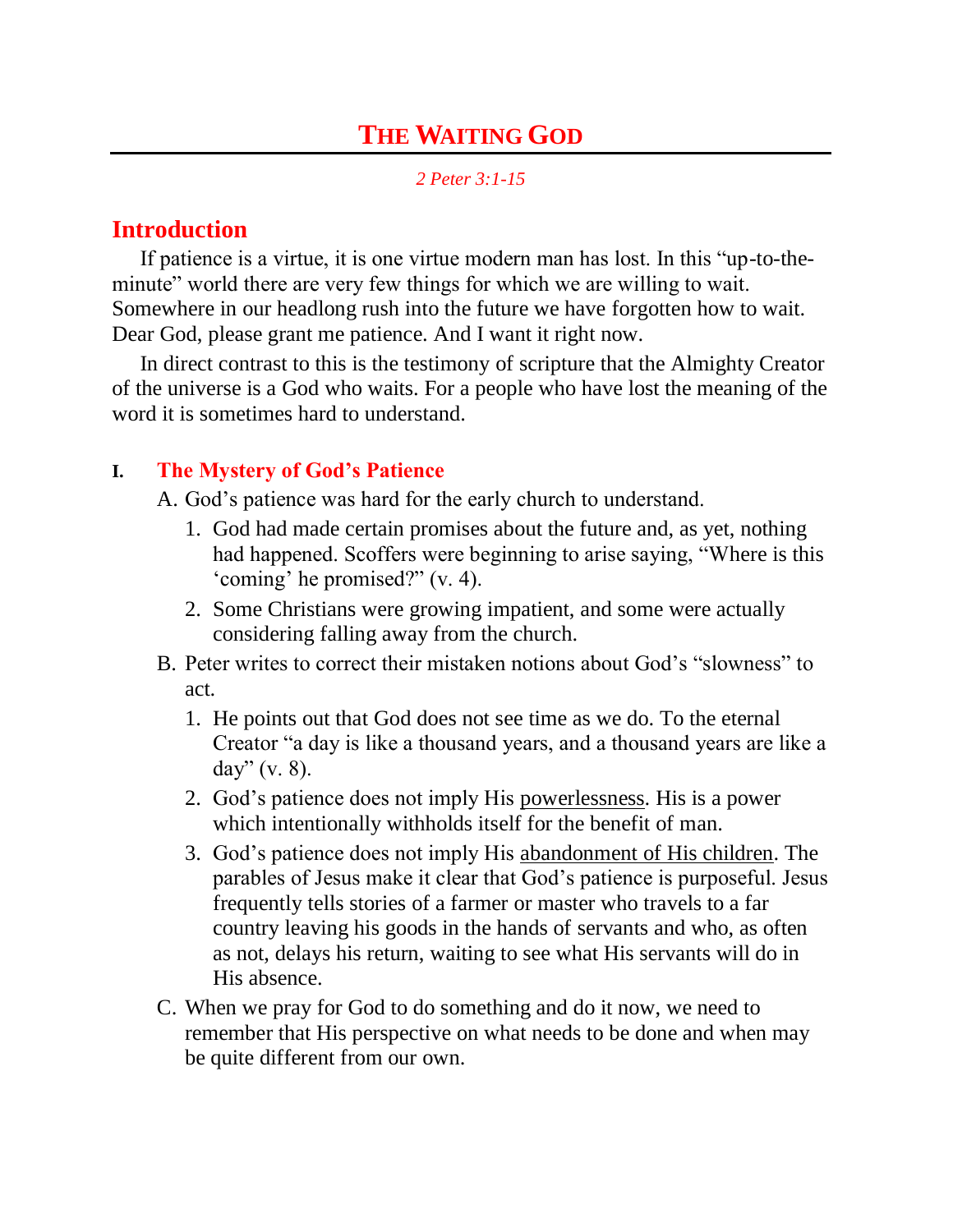#### **II. The Meaning of God's Patience**

A. God waits with a benevolent kindness that lets us share in His work.

- 1. At the heart of our impatience with others is the idea that "I could do it better and faster and better myself."
- 2. Think of how tempting that thought must be to God! There is nothing that we can do that God could not do far better and much more quickly. Yet He invites us to participate in the unfolding of His saving will. If we are impatient with God, how much more impatient He must be with us.
- B. God waits because His coming will end all things.
	- 1. This text is set against a throne of judgment. When He finally comes, He will come to judge. There will be a finality to it which will end all opportunities for repentance.
	- 2. Instead of resenting God"s patience we should rejoice in it. It continues to give us and those we love the opportunity to escape His judgment.
- C. God waits because He loves us and wants us all to be saved.
	- 1. The church has asked for God"s coming many times in its history. But God has waited, and millions more have responded to the gospel.
	- 2. It is really not God who keeps us waiting, but those who keep Him waiting by their resistance to His saving truth.

## **Conclusion**

With every tick of the clock of eternity that God in His patience allows He is saying, "I love you and I want you to be saved." He stands at the door and knocks waiting for us to answer. We have made Him wait long enough.

## **Illustration**

Martin Luther could not understand how God could be so patient with men. He said that if he were God and the world had treated him as it treated God, he would have kicked the wretched thing to pieces. I"m glad that Martin Luther was not God.

George Bernard Shaw was once asked what he would have done if he were in charge when the great flood came and his reply was, "I would have let them all drown!"